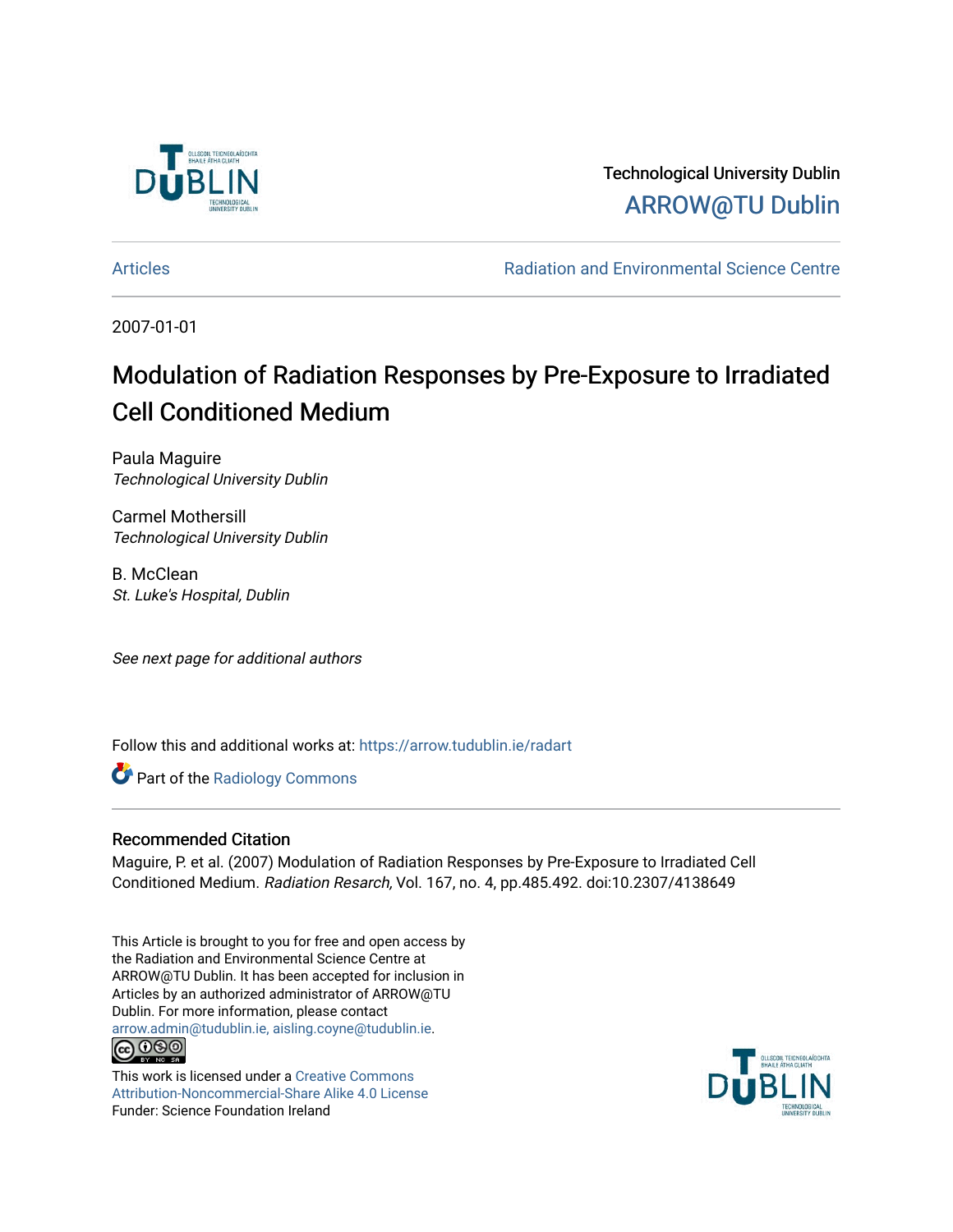## Authors

Paula Maguire, Carmel Mothersill, B. McClean, C. Seymour, and Fiona Lyng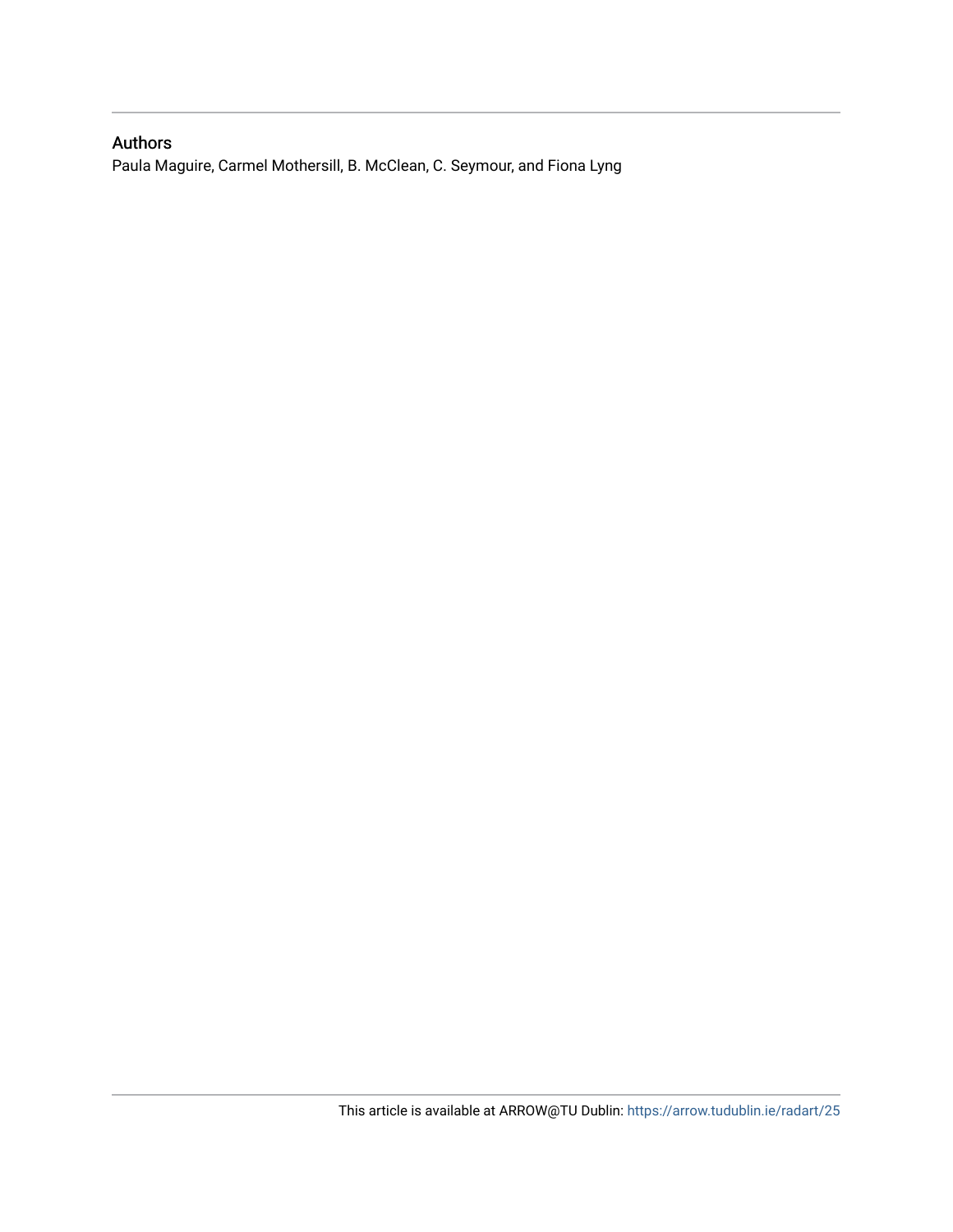Allen Press • DTPro System **GALLEY IOS File # 11TQ** 

RADIATION RESEARCH **167**, 000–000 (2007) 0033-7587/06 \$15.00  $©$  2007 by Radiation Research Society. All rights of reproduction in any form reserved.

## Modulation of Radiation Responses by Pre-exposure to Irradiated Cell Conditioned Medium

Paula Maguire,<sup>*a*,1</sup> Carmel Mothersill,<sup>*a,b,2*</sup> Brendan McClean,<sup>*b*</sup> Colin Seymour<sup>*a,b,2*</sup> and Fiona M. Lyng<sup>*a*</sup>

*<sup>a</sup> Radiation and Environmental Science Centre, Dublin Institute of Technology, Dublin 8, Ireland; and <sup>b</sup> St. Luke's Hospital, Rathgar, Dublin 6, Ireland*

**Maguire, P., Mothersill, C., McClean, B., Seymour, C. and Lyng, F. M. Modulation of Radiation Responses by Pre-exposure to Irradiated Cell Conditioned Medium.** *Radiat. Res.* **167, 000–000 (2007).**

**The aim of this study was to investigate whether exposure of HPV-G cells to irradiated cell conditioned medium (ICCM) could induce an adaptive response if the cells were subsequently challenged with a higher ICCM dose. Clonogenic survival and major steps in the cascade leading to apoptosis, such as calcium influx and loss of mitochondrial membrane potential, were examined to determine whether these events could be modified by giving a priming dose of ICCM before the challenge dose. Clonogenic survival data indicated an ICCMinduced adaptive response in HPV-G cells ''primed'' with 5 mGy or 0.5 Gy ICCM for 24 h and then exposed to 0.5 Gy or 5 Gy ICCM. Reactive oxygen species (ROS) were found to be involved in the bystander-induced cell death. Calcium fluxes varied in magnitude across the exposed cell population, and a significant number of the primed HPV-G cells did not respond to the challenge ICCM dose. No significant loss of mitochondrial membrane potential was observed when HPV-G cells were exposed to 0.5 Gy ICCM for 24 h followed by exposure to 5 Gy ICCM for 6 h. Exposure of HPV-G cells to 5 mGy ICCM for 24 h followed by exposure to 0.5 Gy ICCM for 18 h caused a significant increase in mitochondrial mass and a change in mitochondrial location, events associated with the perpetuation of genomic instability. This study has shown that a priming dose of ICCM has the ability to induce an adaptive response in HPV-G cells subsequently exposed to a challenge dose of ICCM.** - **2007 by Radiation Research Society**

## **INTRODUCTION**

The adaptive response is defined as a ''protective effect'' after exposure of cells to a low ''priming'' dose of a stress inducer (*1*). The first experiment on the induction of an

adaptive response caused by exposure to ionizing radiation was carried out in human lymphocytes that had incorporated tritiated thymidine (*2*). It was found that approximately half as many chromosome aberrations were induced in irradiated cells that had first been exposed to a low priming dose compared to those that had not been pre-exposed. This led to the finding that pretreatment of lymphocytes to a dose of the order of centigrays of X rays could cause the cells to have a less severe response to a higher dose (*3*). Adaptive responses have also been reported in C3H 10T1/2 cells pretreated with low-dose  $\gamma$  radiation followed by a challenge dose (*4, 5*). Mitchel *et al.* (*6*) showed that pre-exposure to a chronic 10-cGy dose followed by a challenge chronic dose of 1 Gy 24 h later could increase the latent period for development of acute myeloid leukemia in CBA/H mice.

Certain characteristics have emerged from studies of the adaptive response. A variable interval is needed to induce an adaptive response. This has been observed to be 4 to 6 h, continuing in some cases for up to 20 h (*7*) or even 40 days (*8*). Radiation can interact with other stress inducers such as chemical agents to induce an adaptive response (*9*). Adaptive responses can be inhibited by the presence of poly (ADP-ribose) polymerase inhibitors, protein or RNA inhibitors and protein kinase C inhibitors (*10*). It has been observed that new proteins are synthesized after exposure to a low priming dose (*11*). It has been postulated that if the priming dose is low enough to cause damage, but not extensive cellular damage, and enough time is given for the cells to respond, an efficient repair system could be induced. This occurs through the induction of protein synthesis consequent to the activation of specific genes. If sufficient time for protein synthesis is not allowed, then the protein machinery necessary for repair will not be activated. Ikushima *et al.* (*12*) observed that the rate of rejoining of DNA double-strand breaks was higher in cells primed with a low dose compared to those receiving no priming dose.

The bystander effect has been defined by Mothersill and Seymour (13) to be the detection of a response in unirradiated cells that can reasonably be assumed to have occurred as a result of exposure of other cells to radiation.

<sup>&</sup>lt;sup>1</sup> Address for correspondence: Radiation and Environmental Science Centre, Focas Institute, DIT Kevin St., Dublin 8, Ireland; e-mail: pmaguir@tcd.ie.

<sup>2</sup> Present address: Medical Physics and Applied Radiation Sciences Unit, McMaster University, 1280, W. Main Street, Hamilton, ON L8S 4K1, Canada.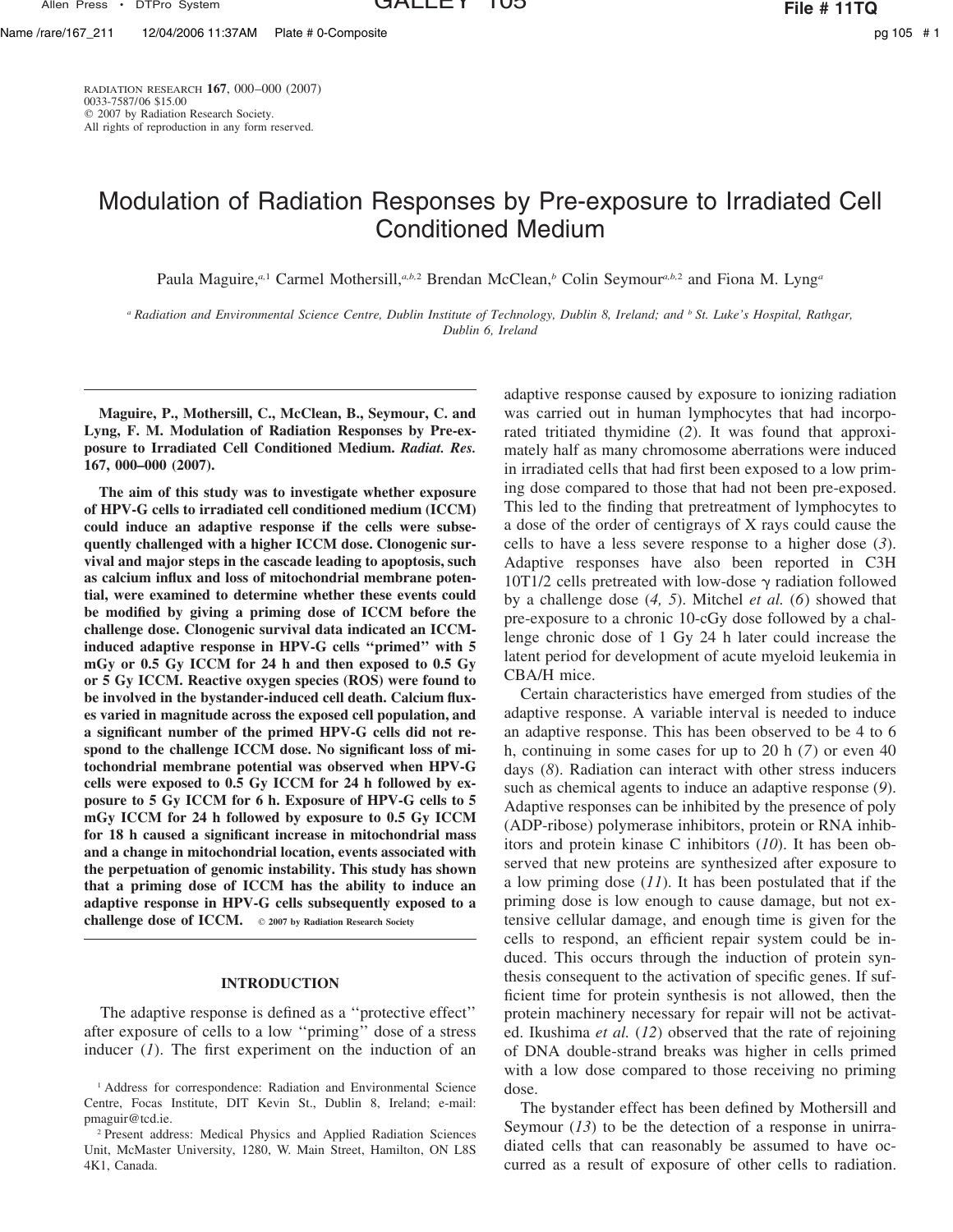Name /rare/167\_211 12/04/2006 11:37AM Plate # 0-Composite pg 106 # 2

MAGUIRE *ET AL.*



**FIG. 1.** Flow chart showing the experimental procedures for primed samples.

The bystander signal molecule(s) is known to cause sister chromatid exchanges (*14*), chromosomal aberrations (*15*), changes in protein expression (*16*), genomic instability (*17*), and initiation of apoptosis and loss of mitochondrial membrane potential (*18*). The data suggest that the bystander effect saturates at low doses and is the dominant effect of low-dose radiation (*19, 20*).

Sawant *et al.* (*21*) reported that a priming dose of 2 cGy - rays delivered 6 h before microbeam irradiation cancelled out half of the observed bystander-induced cell death. A subsequent study (*22*) showed that a low dose of X rays delivered 4 h before microbeam irradiation significantly decreased bystander mutagenesis. In addition, it has been shown that bystander signals produced by irradiated cells can protect against a direct dose of ionizing radiation (*23*). A recent paper by Mitchell *et al.* (*24*) reported a 95% decrease in cell killing when C3H 10T1/2 cells were pretreated with 2 cGy of  $\alpha$  particles 24 h before exposure to 0.5 Gy  $\alpha$ -particle radiation. This study also reported that treatment with medium from cells exposed to 2 cGy X rays can induce a ''bystander adaptive response'' in C3H 10T1/2 cells against a higher dose of direct radiation (4 Gy X rays). Iyer and Lehnert (*25*) reported that when normal human lung fibroblasts (HFL-1) were irradiated with 1 cGy of  $\gamma$ rays and the supernatants were transferred to unirradiated HFL-1 cells, a bystander adaptive response was observed against 2 or 4 Gy of X rays. This shows that medium from irradiated cells, which contains the currently unknown cytotoxic bystander factor(s), can induce an adaptive response against a subsequent direct dose.

The aim of this study was to investigate whether a priming dose of irradiated cell conditioned medium (ICCM) could induce an adaptive response against a subsequent challenge dose of ICCM. Clonogenic survival and markers of apoptosis studied previously in our laboratory for single ICCM exposures were investigated to determine whether these end points could be modified by giving a low priming dose of ICCM before the challenge ICCM dose (*18, 26*). *N*-Acetylcysteine (NAC), a reactive oxygen species (ROS) inhibitor, was added to the ICCM during the ''priming'' phase to assess the role of ROS in the adaptive response.

### **MATERIALS AND METHODS**

#### *Cell Culture*

Human keratinocytes immortalized with the HPV virus were originally obtained as a kind gift from Dr. J. Di Paolo, NIH, Bethesda, MD (*27*). HPV-G cells were cultured in Dulbecco's MEM:F12 medium (1:1) (Sigma, Dorset, UK) containing 10% fetal calf serum (Gibco, Irvine, UK) 1000 IU 1% penicillin-streptomycin solution (Gibco), 2 m*M* L-glutamine (Gibco), and 1 µg/ml hydrocortisone (Sigma) Cells were maintained in an incubator at 37°C with 95% humidity and 95% air/5%  $CO<sub>2</sub>$ . Subculture was routinely performed when cells were 80–100% confluent using a 1:1 solution of 0.25% trypsin and 1 m*M* versene at 37C.

#### *Irradiation*

Cells were irradiated in T-25 flasks (Nunc, Uden, Denmark) containing 5 ml of culture medium at room temperature using a cobalt-60 teletherapy source at St. Luke's Hospital. Control flasks were sham-irradiated. The dose rate during the experiments was approximately 1.8 Gy/min. For the 0.5- and 5-Gy doses, the source-to-flask distance was 80 cm. For the 5-mGy dose, an extended source-to-flask distance of 170 cm was used. The time required to deliver the 5-mGy dose was around 0.013 min. TLDs were used to confirm that the appropriate dose was delivered. Once irradiated, the cells were immediately returned to the incubator.

#### *Harvesting of ICCM*

Donor flasks containing approximately  $2 \times 10^5$  cells were irradiated or sham-irradiated 6 h after plating. Medium from irradiated and unirradiated cells was poured off donor flasks 1 h after irradiation and filtered through a  $0.22$ - $\mu$ m filter to ensure that no cells or other debris were still present in the medium. This filtrate was stored at  $-80^{\circ}$ C in aliquots and thawed when required.

#### *Experimental Procedure*

*Single radiation/ICCM exposures*. Control cells were either sham-irradiated or exposed to unirradiated cell conditioned medium (0 Gy ICCM). Treated cells were either directly irradiated or exposed to ICCM at doses of 0.5 and 5 Gy.

*Primed samples (direct radiation)*. Control cells were sham-irradiated followed by a further sham irradiation 24 h later (Fig. 1). Treated cells were irradiated to priming doses of 5 mGy or 0.5 Gy followed by a challenge dose of 0.5 Gy or 5 Gy 24 h later (Fig. 1).

*Primed samples (ICCM)*. Control cells were exposed to 0 Gy ICCM for 24 h. The medium was then removed and the cells were exposed to a further 0-Gy ICCM dose (Fig. 1). Treated cells were exposed to 5 mGy or 0.5 Gy ICCM for 24 h, the medium was then removed and the cells were exposed to a further 0.5- or 5-Gy ICCM dose (Fig. 1).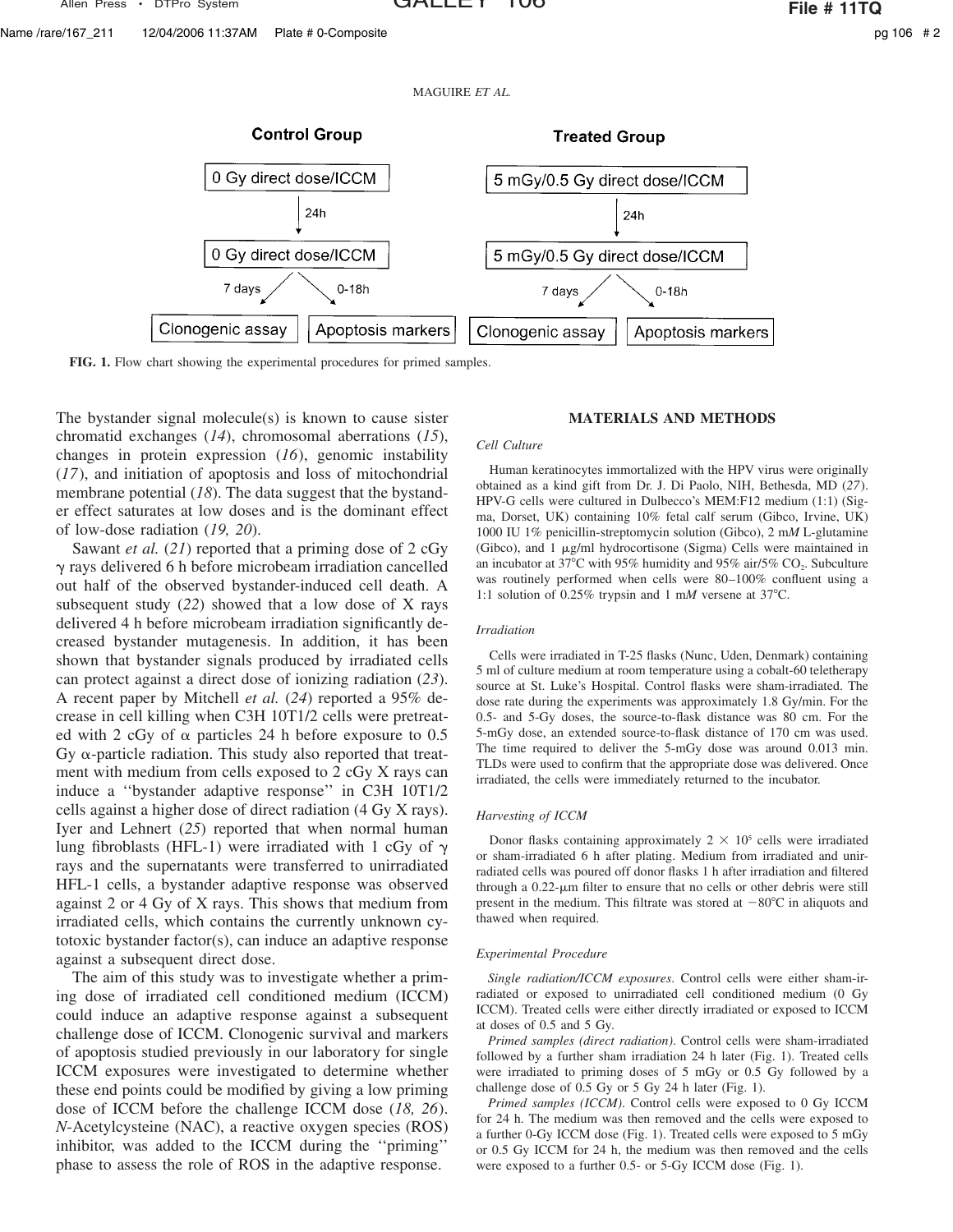Allen Press • DTPro System **GALLEY IV GALLEY IV File # 11TQ** 

#### *Clonogenic Assay*

Four hundred HPV-G cells were plated in 4 ml of medium in T-25 flasks (Nunc) for survival assays using the clonogenic assay technique of Puck and Marcus (*28*). These cells either were directly irradiated with 5 mGy, 0.5 Gy or 5 Gy or received 3 ml of ICCM harvested from cells irradiated with 0 Gy, 5 mGy, 0.5 Gy or 5 Gy as described previously. Cells were left for 24 h at  $37^{\circ}$ C. This medium was then removed and replaced with a higher dose of ICCM or with control medium. Cells were then left for 7 days in an incubator at 37°C. The cells were then stained with carbol fuschin (BDH, Poole, UK) and the colonies were counted.

Corrections for multiplicity were not performed since previous work showed that cellular multiplicity does not affect the plating efficiency of these cells because they do not show independent survival (*29, 30*).

#### *Inhibition of Reactive Oxygen Species*

HPV-G cells were incubated with 0.5 Gy ICCM containing 0.5 m*M N*-acetylcysteine (NAC) (Sigma) for 24 h. This medium was then removed and replaced with a higher dose of ICCM. The clonogenic survival assay was carried out as described above.

#### *Measurement of Calcium Flux*

Intracellular calcium levels were measured using two calcium-sensitive dyes, Fluo-3 and Fura Red (Molecular Probes, Leiden, Netherlands). Fluo-3 increases in intensity upon binding to calcium. Fura Red decreases in intensity upon binding to calcium. The ratio of Fluo 3 to Fura Red gives a good indication of intracellular calcium levels (*31*). HPV-G cells were seeded at high concentrations (approximately  $2 \times 10^5$  cells) on glass cover slips (diameter 24 mm) and incubated in normal culture medium until the cells had attached. This medium was then removed and replaced with  $0.5$  Gy ICCM for 24 h at  $37^{\circ}$ C. Controls were exposed to 0 Gy ICCM. The HPV-G cells were then washed twice in a  $Ca^{2+}/Mg^{2+}$  buffer (130 m*M* NaCl, 5 m*M* KCl, 1 m*M* Na<sub>2</sub>HO<sub>4</sub>, 1 m*M* MgCl<sub>2</sub> and 1 m*M* CaCl<sub>2</sub>). The cells were then loaded with 3  $\mu$ *M* Fluo-3 and 3  $\mu$ *M* Fura Red for 1 h at 37°C. The dyes were then removed and washed twice in  $Ca^{2+}/Mg^{2+}$  buffer. The cover slips were then inserted into custom-designed petri dishes, which allowed imaging through the glass cover slip in the base of the dish. The cells were then exposed to 5 Gy ICCM after a baseline calcium level was established. Using a Zeiss LSM 510 confocal microscope, Fluo 3 and Fura Red were excited at 488 nm and fluorescence was recorded simultaneously at 525 nm and 660 nm. Ratio images were recorded every 2 s for 5 min. Ratio values were determined for each individual cell using Zeiss LSM software.

#### *Measurement of Mitochondrial Membrane Potential*

Mitochondrial membrane potential was measured using a green fluorescent dye, Rhodamine 123 (Molecular Probes), which accumulates in active mitochondria with high mitochondrial membrane potential (*32*). HPV-G cells were seeded at high concentrations (approximately  $2 \times 10^5$ ) cells) on glass cover slips (diameter 24 mm) and incubated in normal culture medium until the cells had attached. This medium was then removed and replaced with 0.5 Gy ICCM for 24 h at 37°C. The 0.5 Gy ICCM was then removed, and HPV-G cells were exposed to 5 Gy ICCM for 6 h at 37°C. The 5 Gy ICCM was then removed, and the cells were washed with a Ca<sup>2+</sup>/Mg<sup>2+</sup> buffer (130 mM NaCl, 5 mM KCl, 1 mM Na<sub>2</sub>HO<sub>4</sub>, 1 m*M* MgCl<sub>2</sub> and 1 m*M* CaCl<sub>2</sub>). The HPV-G cells were then loaded with 5  $\mu$ *M* Rhodamine 123 for 30 min at 37°C. The dye was then removed, the cells were washed in  $Ca^{2+}/Mg^{2+}$  buffer twice, and the cover slips were inserted into custom-designed petri dishes, which allowed imaging through the glass cover slip in the base of the dish. Using a Zeiss LSM confocal microscope, the HPV-G cells were excited at 488 nm and fluorescence emission was recorded at 525 nm. Three fields of view were recorded for each sample and repeated as three independent experiments. The intensity of green fluorescence was measured for each cell using

Zeiss LSM software. Control fluorescence was set to 100%. All fluorescence was normalized to the control.

#### *Measurement of Mitochondrial Mass per Cell*

Mitochondrial mass was measured using a fluorescent dye, Mito-Tracker Green FM (Molecular Probes), which accumulates in the mitochondrial matrix, where it covalently binds to mitochondrial proteins by reacting with free thiol groups of cysteine residues. An increase in green fluorescence clearly identifies an increase in mitochondrial mass (*33*). HPV-G cells were seeded at high concentrations (approximately  $2 \times 10^5$ cells) on glass cover slips (diameter 24 mm) and incubated in normal culture medium for 3 h until the cells had attached. This medium was then removed. The cells were incubated at  $37^{\circ}$ C with 5 mGy ICCM for 24 h. This medium was then removed, and cells were exposed to 0.5 Gy ICCM for 18 h. The ICCM was then removed, and the cells were washed in Ca<sup>2+</sup>/Mg<sup>2+</sup> buffer (130 mM NaCl, 5 mM KCl, 1 mM Na<sub>2</sub>HPO<sub>4</sub>, 1 mM MgCl<sub>2</sub> and 1 mM CaCl<sub>2</sub>). Cells were loaded with Mito Tracker Green FM (150 nM) made up in  $Ca^{2+}/Mg^{2+}$  buffer for 20 min at 37°C and subsequently washed twice in buffer. The cover slips were then inserted into custom-designed petri dishes, which allowed imaging through the glass cover slip in the base of the dish. Using a Zeiss LSM 510 confocal microscope, Mito Tracker Green FM was excited at 488 nm and fluorescence emission was recorded at 525 nm. Three fields of view were recorded for each dish. Three independent experimental runs were carried out. The intensity of green fluorescence was measured using Zeiss LSM software. The mean fluorescence was divided by the number of cells in the field of view. An increase in fluorescence intensity indicated an increase in mitochondrial mass per cell (*33*). Control fluorescence was set to 100%, and all data were normalized to the control.

#### *Distribution of Mitochondria*

Mito Tracker Green FM was used to stain the mitochondria in HPV-G cells as described above. Z-stacks were recorded using the Zeiss LSM 510 confocal microscope to confirm the location of mitochondria in the cell. The location of the mitochondria in the cell was scored as either being located diffusely in the cytoplasm or as being in a perinuclear location around the nucleus. Five hundred cells were scored for each of three independent experimental runs. The slides were coded and scored blind. The percentage of cells with either cytoplasmic distribution or perinuclear distribution was calculated.

#### *Statistics*

Data are reported as means  $\pm$  standard errors of three independent experiments performed in triplicate. Significance was determined by a Student's unpaired *t* test, and the differences were considered significant if  $P \le 0.05$ .

### **RESULTS**

HPV-G cells primed with either a 5-mGy or a 0.5-Gy direct dose before a challenge dose of either 0.5 Gy or 5 Gy showed a significant increase in survival compared to those cells that received a 0.5- or 5-Gy direct dose only, indicating an adaptive response (Table 1). Exposure of HPV-G cells to either 5 mGy or 0.5 Gy ICCM as a priming dose followed by a challenge dose of 0.5 or 5 Gy ICCM resulted in an increase in survival compared to those cells exposed to 0.5 or 5 Gy ICCM only, again indicating an adaptive response (Table 1).

To determine the role of ROS, HPV-G cells were pretreated with 5 mGy or 0.5 Gy ICCM containing NAC in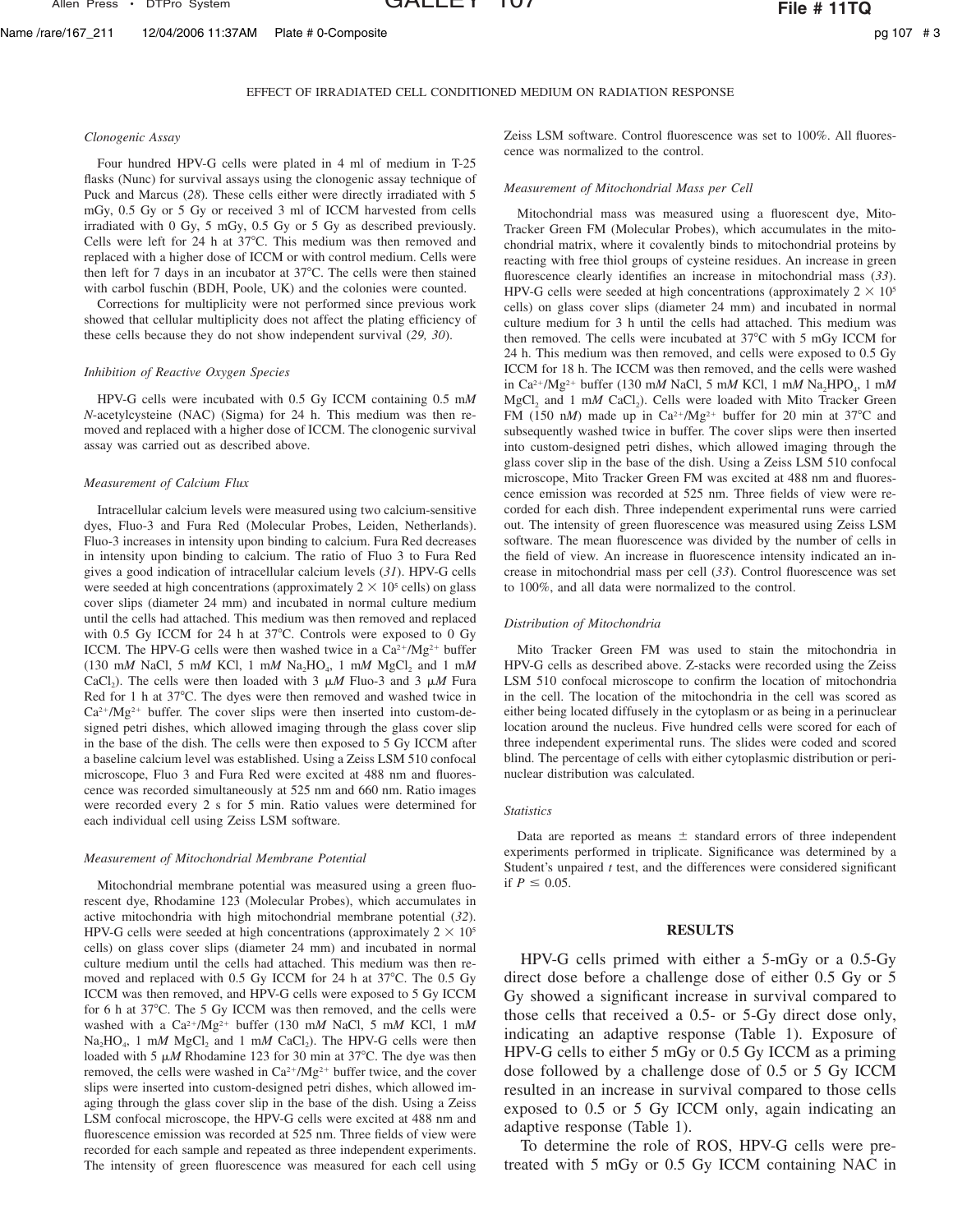Name /rare/167\_211 12/04/2006 11:37AM Plate # 0-Composite pg 108 # 4

MAGUIRE *ET AL.*

| <b>TABLE 1</b><br><b>Clonogenic Survival of HPV-G Cells</b> |                   |                 |  |  |
|-------------------------------------------------------------|-------------------|-----------------|--|--|
| Dose                                                        | Direct radiation  | <b>ICCM</b>     |  |  |
| 0Gy                                                         | $100(33 \pm 1.1)$ | $100(31 \pm 2)$ |  |  |
| $0.5\ Gy$                                                   | $74 \pm 3\%$ *    | $68 \pm 2\%$ *  |  |  |
| $5 \text{ Gy}$                                              | $15 + 2\%$ *      | $66 \pm 3\%$ *  |  |  |
| $0 \text{ Gy} + 0 \text{ Gy}$                               | $100(32 \pm 1)$   | $100(33 \pm 1)$ |  |  |
| $5 mGy + 1 Gy$                                              | $101 \pm 2\%$ *   | $79 \pm 6\%$ *  |  |  |
| $1$ Gy + 5 Gy                                               | $53\% \pm 6*$     | $80 \pm 26\%$ * |  |  |

*Notes.* Actual plating efficiencies for controls are shown in parentheses.  $* P < 0.05$ . For single exposures, the irradiated samples were tested against the unirradiated samples. The primed exposures were tested against the unprimed exposures.

the priming phase only and then exposed to a challenge dose of 0.5 or 5 Gy ICCM. No significant reduction in survival was observed, indicating that NAC can prevent bystander-induced cell death (Table 2).

Rapid calcium fluxes were observed in HPV-G cells pre-

**TABLE 2 Clonogenic Survival of HPV-G Cells Primed with ICCM Containing NAC for 24 h Followed by Exposure to ICCM for 7 Days**

| Dose                                                                                        | Survival                       |
|---------------------------------------------------------------------------------------------|--------------------------------|
| $(0 \text{ Gy }$ ICCM + NAC $)$ + 0 Gy ICCM<br>$(5 \text{ mGy }$ ICCM + NAC $)$ + 1 Gy ICCM | $100 \pm 5\%$<br>$102 \pm 5\%$ |
| $(0.5 \text{ Gy }$ ICCM + NAC) + 5 Gy ICCM                                                  | $115 \pm 9\%$                  |

treated with 5 mGy or 0.5 Gy ICCM and then exposed to 0.5 or 5 Gy ICCM. Figure 2 shows the characteristic calcium flux. This calcium increase lasts approximately 140 s, with calcium levels in all responding cells returning to baseline levels. No calcium fluxes were observed in the control sample, which received 0 Gy ICCM for 24 h followed by 0 Gy ICCM. Four characteristic patterns of response were observed in the primed samples; 21% of the exposed population did not respond to the 5-Gy ICCM



**FIG. 2.** Real-time fluorescence confocal images showing intracellular calcium levels in HPV-G cells exposed to a priming dose of 0.5 Gy ICCM for 24 h followed by 5 Gy ICCM over 120 s.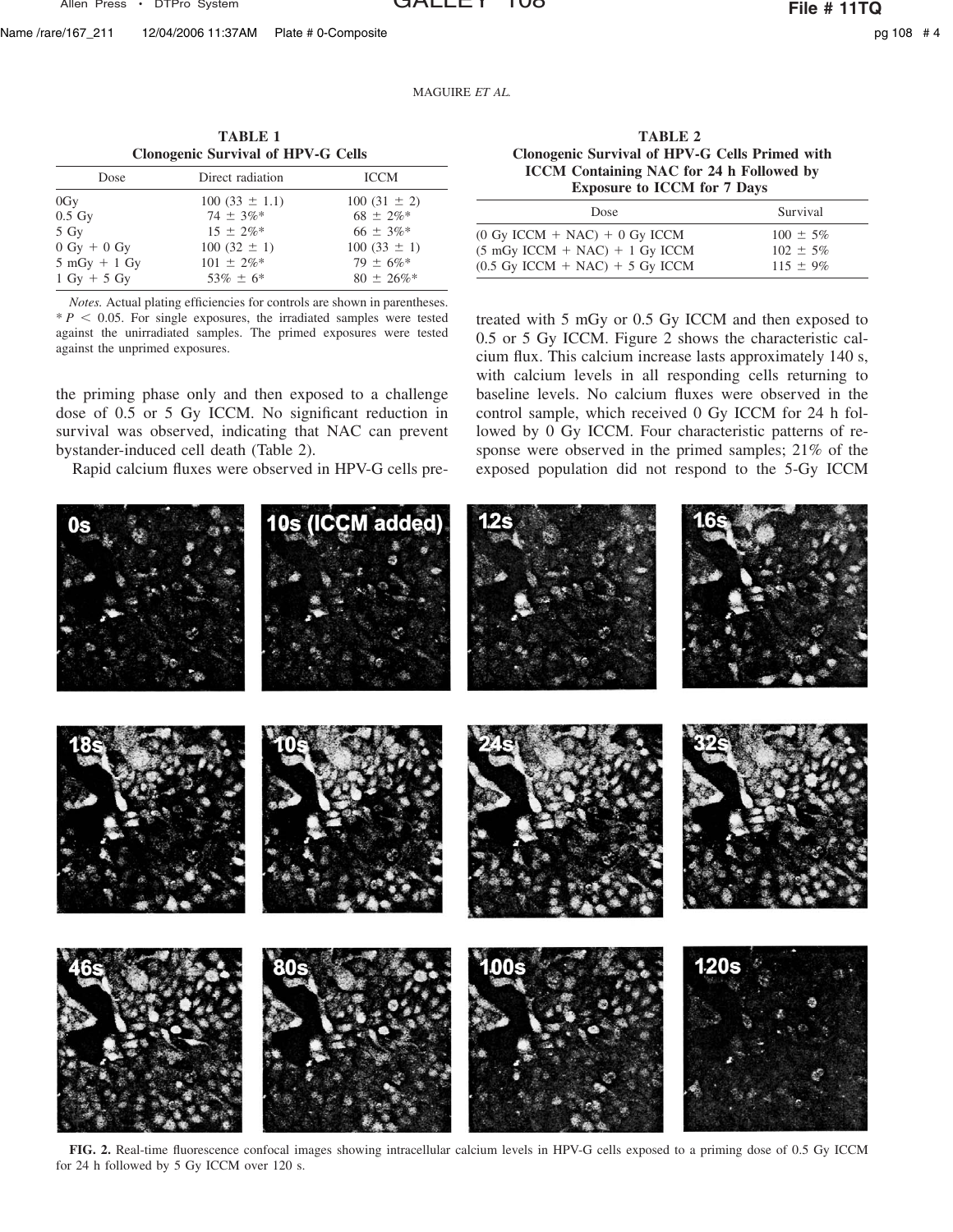Name /rare/167\_211 12/04/2006 11:37AM Plate # 0-Composite pg 109 and the composite pg 109 and the composite pg 109 and the composite



**FIG. 3.** Magnitude of the varying calcium fluxes induced in HPV-G cells when exposed to 0.5 Gy ICCM for 24 h and then to 5 Gy ICCM. An increase in the ratio of Fluo 3 to Fura Red is indicative of an increase in calcium levels.

dose, and these nonresponding cells were located together in clusters; 25% of cells increased from a baseline ratio value of 0.5 to 0.8, 45% of cells increased from a baseline ratio value of 0.5 to 1, and 9% of cells increased from a baseline ratio value of 0.5 to 1.2 (Fig. 3). An interesting observation was that regardless of the magnitude of the calcium flux, the lag time needed for the response to occur, the time taken for the calcium to peak, and the time taken for the calcium levels to return to baseline values were more or less the same in all cases.

Exposure of HPV-G cells to a single ICCM dose resulted in a significant reduction in mitochondrial membrane potential after 6 h (Table 3). Pretreatment of HPV-G cells with 0.5 Gy ICCM for 24 h followed by an exposure to 5 Gy

| <b>TABLE 3</b>                                      |
|-----------------------------------------------------|
| Percentage Fluorescence Levels as Indicated by JC-1 |
| in HPV-G Cells Exposed to Various Doses of          |
| <b>Radiation or ICCM</b>                            |

| Dose                      | Fluorescence   |
|---------------------------|----------------|
| $0 \text{ Gy}$            | $100 \pm 1\%$  |
| $1\ Gy$                   | $85 + 1\%$ *   |
| 5 Gy                      | $89 \pm 1\%$ * |
| $0$ Gy ICCM $+$ 0 Gy ICCM | $100 \pm 9\%$  |
| 1 Gy ICCM $+$ 5 Gy ICCM   | $91 \pm 9\%$   |

*Notes.* A decrease in cellular fluorescence is indicative of a loss of mitochondrial membrane potential.  $* P < 0.05$ .

ICCM for 6 h resulted in a small but nonsignificant reduction in mitochondrial membrane potential compared to the 0 Gy ICCM control, indicating an adaptive response (Table 3).

Exposure of HPV-G cells to 5 mGy and 0.5 Gy ICCM but not 5 Gy ICCM for 18 h resulted in an increase in mitochondrial mass and a change in mitochondrial distribution from a diffuse location in the cytoplasm (as observed in the control) to a perinuclear location (Table 4). Pretreatment of HPV-G cells with 5 mGy ICCM for 24 h followed by exposure to 0.5 Gy ICCM for 18 h also caused a significant increase in mitochondrial mass and a change in the location of the mitochondria (Table 4).

| TABLE 4                                                   |  |  |
|-----------------------------------------------------------|--|--|
| Percentage Fluorescence Levels and Percentage             |  |  |
| <b>Cells with Mitochondria in Perinuclear Location as</b> |  |  |
| Indicated by Mito Tracker Green FM in HPV-G               |  |  |
| <b>Cells after Exposure to Various Doses of Radiation</b> |  |  |
| or <b>ICCM</b>                                            |  |  |

| Dose                                                                                                    | Fluorescence                                                             | Cells with mitochondria<br>in perinuclear location                             |
|---------------------------------------------------------------------------------------------------------|--------------------------------------------------------------------------|--------------------------------------------------------------------------------|
| $0 \text{ Gy}$<br>5 mGy<br>$1\ Gv$<br>$0$ Gy ICCM $+$ 0 Gy ICCM<br>5 mGy ICCM + 1 Gy ICCM $363 \pm 9\%$ | $100 \pm 11.8\%$<br>$128 \pm 29\%$ *<br>$178 \pm 18\%$<br>$100 \pm 22\%$ | $7 \pm 1\%$<br>$38 \pm 3\%$ *<br>$9 \pm 2\%$<br>$12 \pm 4\%$<br>$63 \pm 7\%$ * |

*Notes.* An increase in cellular fluorescence is indicative of an increase in mitochondrial mass.  $* P < 0.05$ .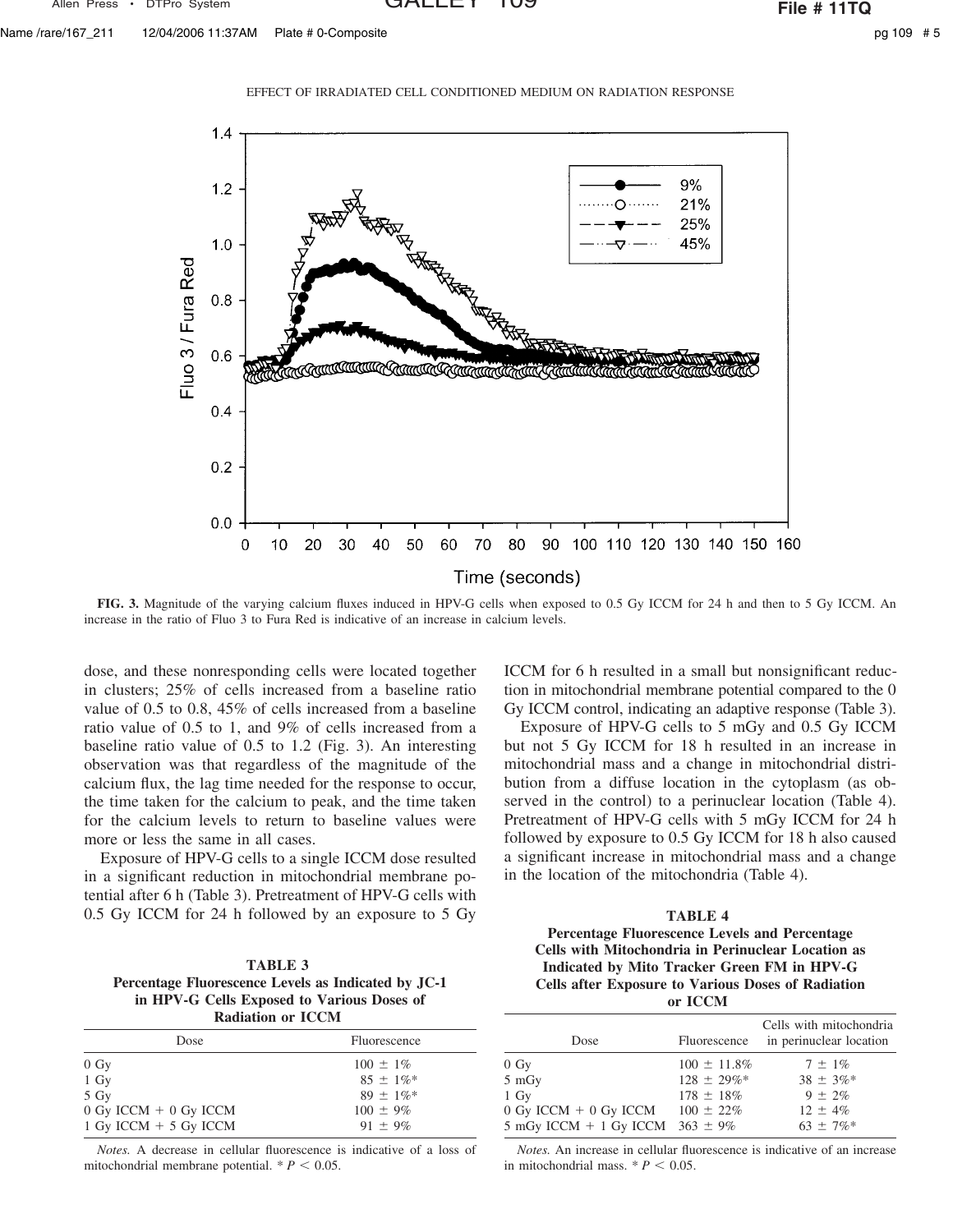Name /rare/167\_211 12/04/2006 11:37AM Plate # 0-Composite pg 110  $#6$ 

MAGUIRE *ET AL.*

## **DISCUSSION**

The results show that exposure of HPV-G cells to a low priming dose of ICCM or direct radiation resulted in modulation of radiation-induced responses, suggesting an adaptive response.

Clonogenic survival results indicated a significant reduction in the amount of cell killing by the second dose for both the irradiated and ICCM-treated samples. This implies the presence of both a radiation-induced adaptive response and an ICCM-induced adaptive response. Radiation-induced adaptive responses are commonly reported in the literature (*1, 2*). However, there are few reports of an ICCMinduced adaptive response against a direct dose (*23–25*). The magnitude of the observed ''ICCM adaptive response'' was 10–15% sparing of cell survival. Mitchell *et al.* (*24*) and Iyer and Lehnert (*25*) reported ''bystander-induced adaptive responses'' induced by a priming treatment of supernatant from cells irradiated at doses of the order of centigrays. This work shows that ICCM derived from cells irradiated with 5 mGy can induce bystander adaptive responses against a further challenge dose of ICCM. No significant loss of clonogenic survival in HPV-G cells was observed when cells were incubated with ICCM containing NAC in the priming phase for 24 h followed by ICCM only. NAC, a thiol-containing antioxidant, has been shown to protect cells against damage caused by ROS, although the exact ROS involved is currently unknown (*34*). Data from our laboratory have shown that bystander-induced cell death can be blocked in HPV-G cells incubated in ICCM containing NAC (*35*). Iyer and Lehnert (*25*) suggest that bystander-induced adaptive responses could be due to increased levels of AP DNA endonucleases (APE), induced as a result of an increase in sublethal levels of ROS. Lyng *et al.* (*18*) reported an increase in ROS after exposure of HPV-G cells to ICCM. Therefore, cells displaying bystander adaptive responses may be more efficient at repairing at least some forms of DNA damage caused by ROS.

When HPV-G cells were pretreated with 0.5 Gy ICCM for 24 h and then exposed to 5 Gy ICCM, a significant calcium flux was observed, an event associated with initiation of the cascade leading to apoptosis (*36*). Lyng *et al.* (*18*) showed that exposure to ICCM causes an increase in intracellular calcium. From this work and the results in the present paper, it is concluded that HPV-G cells have the ability to produce repetitive calcium fluxes when exposed to ICCM followed by ICCM, causing a secondary cascade of cellular responses. Four types of calcium response were observed, including three different magnitudes of increase in calcium and a nonresponding population of cells. Only 9% of the exposed cells displayed a calcium increase of the same magnitude as for a single ICCM exposure. Dolmetsch *et al.* (*37*) reported that the amplitude and duration of calcium signals in B lymphocytes controls differential activation of transcription factors such as c-Jun N-terminal kinase. The differential activation results from differences

in the  $Ca^{2+}$  sensitivity and the kinetic pathway of the observed calcium flux. The MAP kinase pathway has been shown to be activated in bystander cells (*38, 39*). Therefore, it can be postulated that the different amplitudes of calcium responses observed may result in different levels of activation of transcription factors. When HPV-G cells were exposed to 0.5 Gy ICCM for 24 h and then exposed to 5 Gy ICCM, it was observed that approximately 21% of cells did not respond to the 5 Gy ICCM. These cells maintained their baseline level of calcium throughout the exposure and were located together in clusters. Protective proteins, such as BCL2, may have been activated in the nonresponding cells that protect against the second ICCM dose. Apoptosis suppressed by BCL2 has been correlated with the regulation of nuclear and cytosolic calcium (*40, 41*). ICCM has been observed to induce BCL2 expression in HPV-G cells (*35*). Interestingly, the observed time for cells to respond, the time it took for the responding cells to peak in magnitude, and the time it took to return to the baseline calcium level were the same in all cases. Since the uptake of extracellular calcium is a regulated physiological process, this illustrates that HPV-G cells have the ability to maintain and regulate their extracellular calcium uptake for multiple exposures to ICCM.

Exposure of HPV-G cells for 24 h to 0.5 Gy ICCM followed by 5 Gy ICCM for 6 h resulted in a small but nonsignificant loss of mitochondrial membrane potential. Lyng *et al.* (*18*) reported a significant loss of mitochondrial membrane potential after 6 h exposure to 0.5 Gy ICCM or 5 Gy ICCM. The reason that the loss of mitochondrial membrane potential found here was not significant is probably that anti-apoptosis proteins such as BCL2 are already actively expressed in the pre-exposed cells, as discussed above.

Exposure of HPV-G cells to 5 mGy ICCM for 24 h followed by 0.5 Gy ICCM for 18 h induced a significant increase in mitochondrial mass. A significant change in mitochondrial location from a diffuse cytoplasmic location to a dense perinuclear location was also observed. Maguire *et al.* (*35*) reported an increase in mitochondrial mass and change in mitochondrial location for ICCM doses  $\leq 0.5$  Gy ICCM. Interestingly, the ICCM-induced adaptive response eliminated the appearance of markers of apoptosis such as mitochondrial membrane potential but not changes in mitochondrial mass. An increase in mitochondrial mass has been linked to genomic instability and mitochondrial biogenesis (*42*). It has been shown previously that although cell survival could be increased after a priming dose, no abrogation of transformation frequency was found (*21*). This questions the long-term fate of the progeny of these adapted cells.

In summary, this study has shown that bystander signals produced by irradiated cells can induce an adaptive response in unirradiated cells to a subsequent exposure to bystander signals.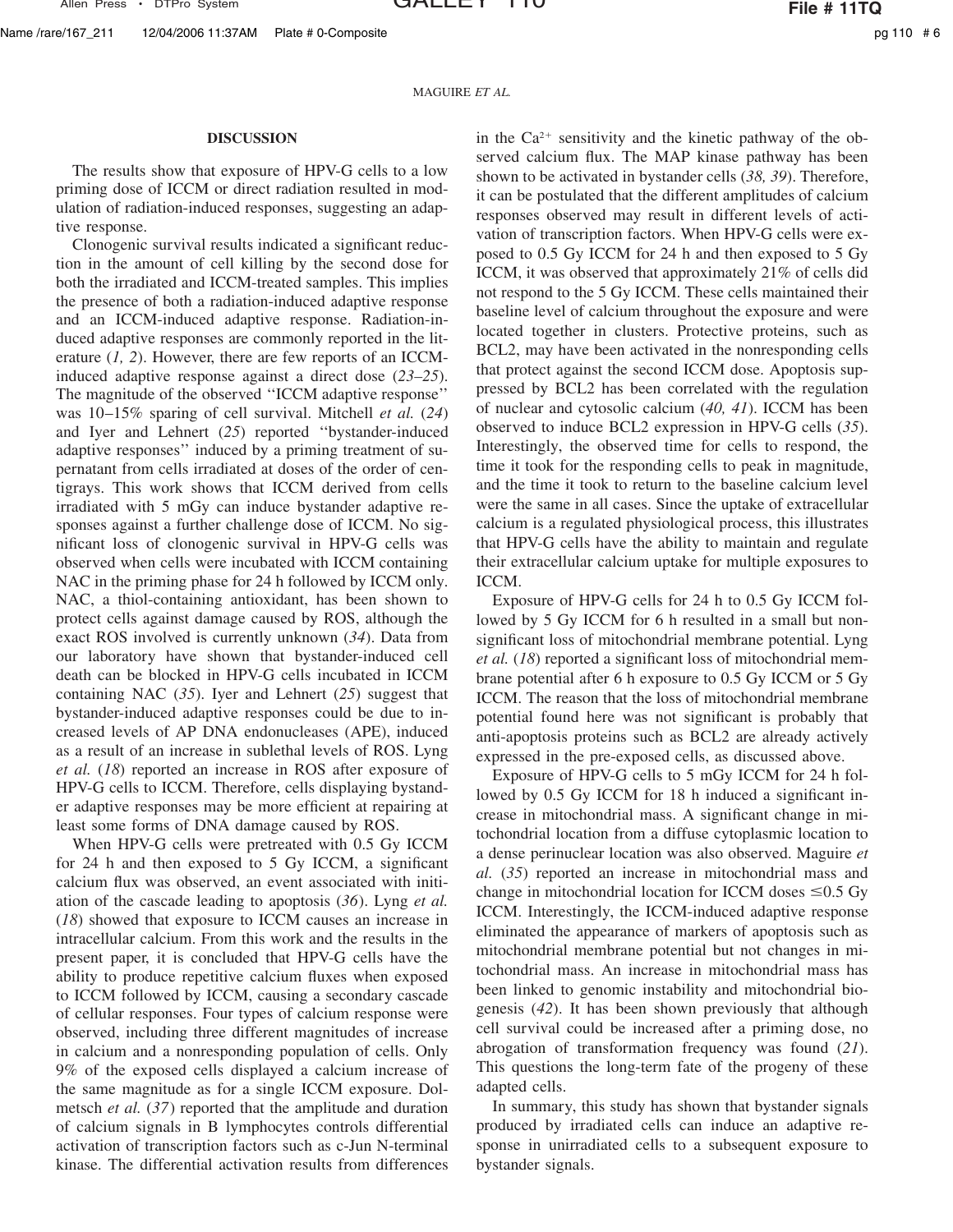Name /rare/167\_211 12/04/2006 11:37AM Plate # 0-Composite pg 11 and the page 111 # 7

EFFECT OF IRRADIATED CELL CONDITIONED MEDIUM ON RADIATION RESPONSE

## **ACKNOWLEDGMENTS**

We are grateful to St. Luke's Hospital Rathgar, Dublin, for continued access to their Cobalt 60 source. This work has been funded by Science Foundation Ireland. The Focas Institute is funded under the Programme for Research in Third Level Institutions (PRTLI), administered by the HEA, of the National Development Plan 2000–2006 with assistance from the European Regional Development Fund.

Received: January 18, 2006; accepted: October 16, 2006

## **REFERENCES**

- *1.* G. Olivieri, J. Bodycote and S. Wolff, Adaptive response of human lymphocytes to low concentrations of radioactive thymidine. *Science* **223**, 594–597 (1984).
- *2.* J. D. Shadley and S. Wolff, Very low doses of X-rays can cause human lymphocytes to become less susceptible to ionizing radiation. *Mutagenesis* **2**, 95–96 (1987).
- *3.* M. S. Sasaki, On the reaction kinetics of the radioadaptive response in cultured mouse cells. *Int. J. Radiat. Biol.* **68**, 281–291 (1995).
- *4.* E. I. Azzam, G. P. Raaphorst and R. E. J. Mitchel, Radiation-induced adaptive response for protection against micronucleus formation and neoplastic transformation in C3H 10T1/2 mouse embryo cells. *Radiat. Res.* **138** (Suppl.), S28–S31 (1994).
- *5.* E. I. Azzam, S. M. de Toledo, G. P. Raaphorst and R. E. J. Mitchel, Low-dose ionizing radiation decreases the frequency of neoplastic transformation to a level below the spontaneous rate in C3H 10T1/2 cells. *Radiat. Res.* **146**, 369–373 (1996).
- *6.* R. E. J. Mitchel, J. S. Jackson, R. A. McCann and D. R. Boreham, The adaptive response modifies latency for radiation-induced myeloid leukemia in CBA/H mice. *Radiat. Res.* **152**, 273–279 (1999).
- *7.* J. D. Shadley, V. Afzal and S. Wolff. Characterization of adaptive response to ionizing radiation by low doses of X rays to human lymphocytes. *Radiat. Res.* **111**, 511–517 (1987).
- *8.* L. Cai and P. Wang, Induction of cytogenetic adaptive response in germ cells of irradiated mice with low-dose rate of chronic in  $\gamma$ irradiation and its biological influence on radiation-induced DNA or chromosomal damage and cell killing in their offspring. *Mutagenesis* **10**, 95–100 (1995).
- *9.* T. Ikushima, Radio-adaptive response: Characterization of a cytogenetic repair induced low-level ionizing radiation in cultured Chinese hamster cells. *Mutat. Res.* **227**, 241–246 (1989).
- *10.* H. E. Kleckowska and F. R. Althaus, The role of poly(ADP-ribosyl)ation in the adaptive response. *Mutat. Res.* **358**, 215–221 (1996).
- *11.* S. Wolff, J. K. Wiencke, V. Afzal, J. Youngblom and F. Corte, The adaptive response of human lymphocytes to very low doses of ionizing irradiation: A case of induced chromosomal repair with the induction of specific proteins. In *Low Dose Radiation: Biological Bases of Risk Assessment* (K. F. Baverstock and J. W. Stather, Eds.), pp. 446–454. Taylor & Francis, London, 1989.
- *12.* T. Ikushima, H. Aritomi and J. Morisita, Radioadaptive response: Efficient repair of radiation-induced DNA damages in adapted cells. *Mutat. Res.* **358**, 193–198 (1996).
- *13.* C. Mothersill and C. B. Seymour, Radiation-induced bystander effects: Past history and further directions. *Radiat. Res.* **155**, 759–767 (2001).
- *14.* H. Nagasawa and J. B. Little, Induction of sister chromatid exchanges by extremely low doses of alpha particles. *Cancer Res.* **52**, 6394– 6396 (1992).
- *15.* S. A. Lorimore, M. A. Kadhim, D. A. Pocock, D. Papworth, D. L. Stevens, D. T. Goodhead and E. G. Wright, Chromosomal instability in the descendants of unirradiated surviving cells after  $\alpha$ -particle irradiation. *Proc. Natl. Acad. Sci. USA* **95**, 5730–5733 (1998).
- *16.* E. I. Azzam, S. M. de Toledo, T. Gooding and J. B. Little, Intracellular communication is involved in the bystander regulation of gene expression in human cells exposed to very low fluences of alpha particles. *Radiat. Res.* **150**, 497–504 (1998).
- *17.* C. B. Seymour and C. Mothersill, Delayed expression of lethal mutations and genomic instability in the progeny of human epithelial cells that survived in a bystander killing environment. *Radiat. Oncol. Investig.* **5**, 106–110 (1997).
- *18.* F. M. Lyng, C. B. Seymour and C. Mothersill, Production of a signal by irradiated cells which leads to a response in unirradiated cells characteristic of initiation of apoptosis. *Br. J. Cancer* **83**, 1223–1230 (2000).
- *19.* C. B. Seymour and C. Mothersill, Relative contributions of bystander and targeted cell killing to the low-dose region of the radiation dose– response curve. *Radiat. Res.* **153**, 508–511 (2000).
- *20.* G. Schettino, M. Folkard, K. M. Prise, B. Vojnovic, K. D. Held and B. D. Michael, Low-dose studies of bystander cell killing with targeted soft X rays. *Radiat. Res.* **160**, 505–511 (2003).
- *21.* S. G. Sawant, G. Randers-Pehrson, N. F. Metting and E. Hall, Adaptive response and the bystander effect induced by radiation in C3H 10T1/2 cells in culture. *Radiat. Res.* **156**, 177–180 (2001).
- *22.* H. Zhou, G. Randers-Pehrson, C. R. Geard, D. J. Brenner, E. J. Hall and T. K. Hei, Interaction between radiation-induced adaptive response and bystander mutagenesis in mammalian cells. *Radiat. Res.* **160**, 512–516 (2003).
- *23.* C. Mothersill and C. Seymour, Bystander and delayed fractionated radiation exposure. *Radiat. Res.* **158**, 626–633 (2002).
- *24.* S. A. Mitchell, S. A. Marino, D. J. Brenner and E. J. Hall, Bystander effects and adaptive responses in C3H 10T1/2 cells. *Int. J. Radiat. Biol.* **80**, 465–472 (2004).
- *25.* R. Iyer and B. Lehnert, Low dose, low LET ionizing radiation-induced radioadaptation and associated early responses in unirradiated cells. *Mutat. Res.* **503**, 1–9 (2004).
- *26.* C. Mothersill and C. B. Seymour, Medium from irradiated human epithelial cells but not human fibroblasts reduces the clonogenic survival of unirradiated cells. *Int. J. Radiat. Biol.* **71**, 421–427 (1997).
- *27.* L. Pirisi, A. Batova, G. R. Jenkins, J. R. Hodam and K. E. Creek, Increased sensitivity of human keratinocytes immortalized by human papillomavirus type 16 DNA to growth controls by retinoids. *Cancer Res.* **52**, 187–193 (1992).
- *28.* T. T. Puck and P. I. Marcus, Action of X-rays on mammalian cells. *J. Exp. Med.* **103**, 653–666 (1956).
- *29.* C. Mothersill and C. Seymour, Survival of human epithelial cells irradiated with Cobalt 60 as microcolonies or single cells. *Int. J. Radiat. Biol.* **72**, 597–606 (1997).
- *30.* R. J. Cummins, C. Mothersill, C. B. Seymour, H. Johns and M. C. Joiner, The effect of microcolony size, at time of irradiation, on colony forming ability. *Int. J. Radiat. Biol.* **75**, 225–232 (1999).
- *31.* P. Lipp and E. Niggli, Ratiometric confocal Ca-measurements with visible wavelength indicators in cardiac myocytes. *Cell Calcium* **14**, 359–372 (1993).
- *32.* C. Ferlini, S. Di Cesare, G. Rainaldi, W. Malorni, P. Samoggia, R. Biselli and A. Fattorossi, Flow cytometric analysis of the early phase of apoptosis by cellular and nuclear techniques. *Cytometry* **24**, 106– 115 (1996).
- *33.* J. Bereiter-Hahn and M. Voth, Dynamics of mitochondria in living cells: Shape changes, dislocations, fusion, and fission of mitochondria. *Microsc. Res. Tech.* **15**, 198–219 (1994).
- *34.* N. Morley, A. Curnow, L, Salter, S. Campbell and D. Gould, *N*-Acetyl-L-cysteine prevents DNA damage induced by UVA, UVB and visible radiation in human fibroblasts. *J. Photochem. Photobiol.* **72**, 55–60 (2003).
- *35.* P. Maguire, C. Mothersill, C. Seymour and F. M. Lyng, Medium from irradiated cells induces dose-dependent mitochondrial changes and BCL2 responses in unirradiated human keratinocytes. *Radiat. Res.* **163**, 384–390 (2005).
- *36.* D. M. Ojcius, A. Zychlinsky, L. M. Zheng and J. D. Young, Ionophore induced apoptosis: Role of DNA fragmentation and calcium fluxes. *Exp. Cell Res.* **197**, 43 (1991).
- *37.* R. E. Dolmetsch, R. S. Lewis, C. C. Goodnow and J. I. Healy, Differential activation of transcriptional factors induced by  $Ca^{2+}$  response amplitude and duration. *Nature* **386**, 855–858 (1997).